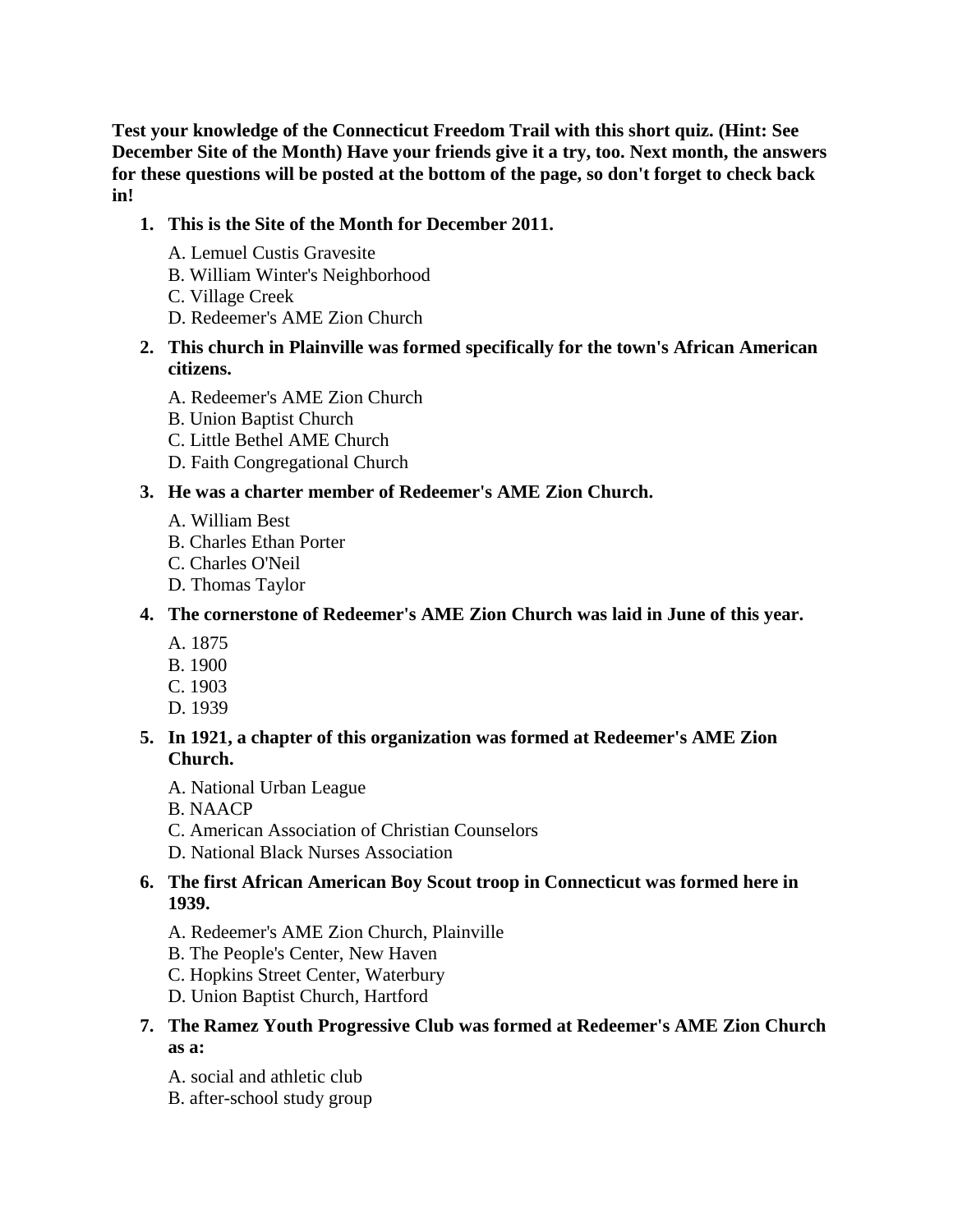- C. youth employment program
- D. Bilbe education program

### **8. This civil rights activists joined Redeemer's AME Zion Church members in their march for equal rights.**

- A. Constance Baker Motley
- B. Rosa Parks
- C. Coretta Scott King
- D. Dorothy I. Height

#### **9. Redeemer's members marched with this civil rights activists following the assassination of Medgar Evers.**

- A. Julian Bond
- B. Roy Wilkins
- C. Fred Shuttlesworth
- D. Ralph Abernathy

#### **10. In 1963, members of Redeemer's AME Zion Church participated in this event.**

- A. Signing of Civil Rights Act
- B. March on Washington
- C. Signing of Voting Rights Act
- D. New York City's World Fair

#### **Answers to November Trivia Questions**

- 1. A.
- 2. C.
- 3. B.
- 4. A.
- 5. C.
- 6. A.
- 7. A.
- 8. A.
- 9. C.
- 10. B.
- 11. A.
- 12. B.
- 13. A.
- 14. A.
- 15. D.

### **Answers to October Trivia Questions**

1. D.